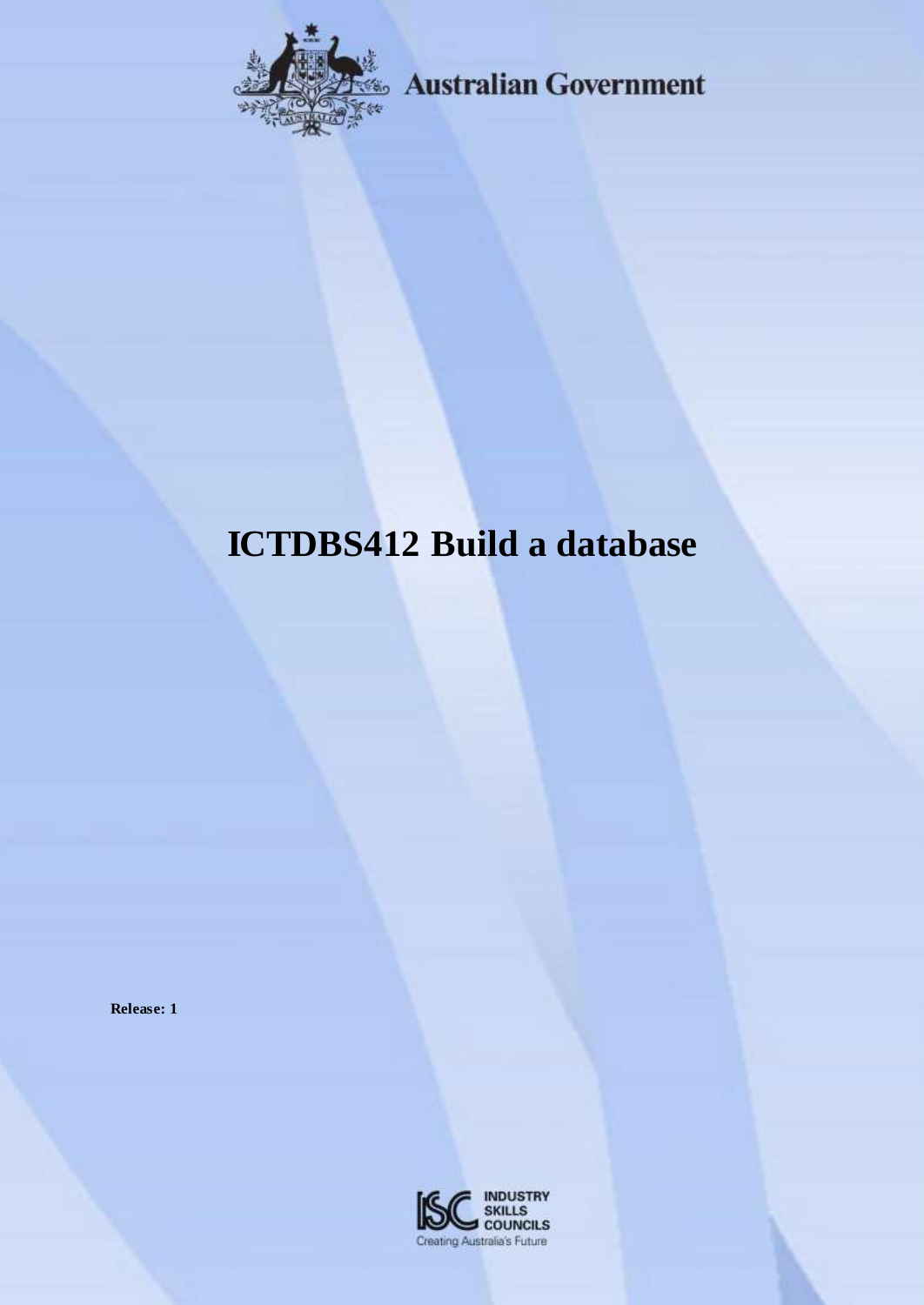### **ICTDBS412 Build a database**

## **Modification History**

| Release   | <b>Comments</b>                                                                                                 |
|-----------|-----------------------------------------------------------------------------------------------------------------|
| Release 1 | This version first released with ICT Information and<br>Communications Technology Training Package Version 1.0. |

#### **Application**

This unit describes the skills and knowledge required to build, implement, test and evaluate a database, using an established design.

It applies individuals employed as database administrators and designers who are required to build databases for information storage and retrieval requirements.

No licensing, legislative or certification requirements apply to this unit at the time of publication.

## **Unit Sector**

Database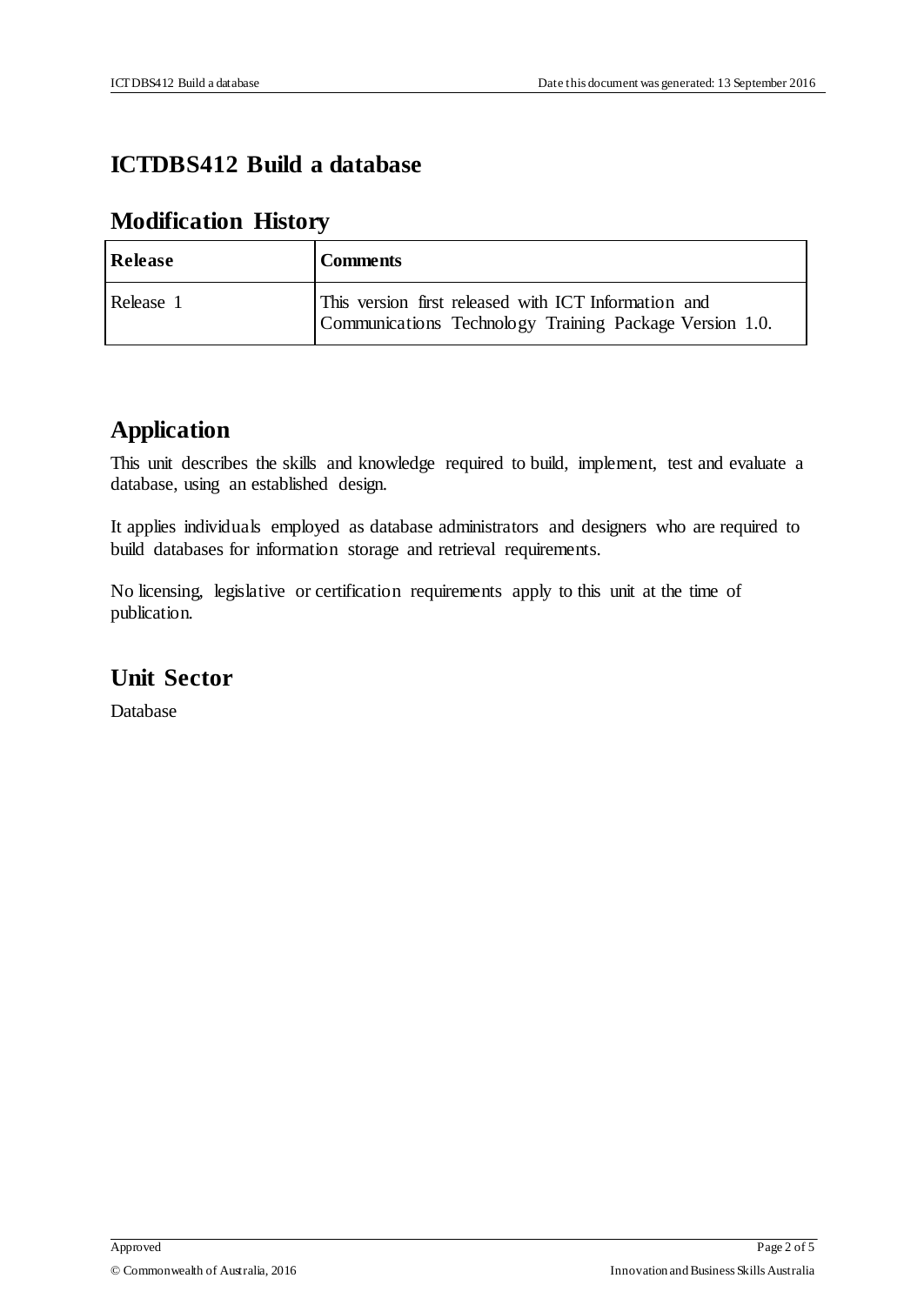# **Elements and Performance Criteria**

| <b>ELEMENT</b>                               | PERFORMANCE CRITERIA                                                                                                                                  |  |  |
|----------------------------------------------|-------------------------------------------------------------------------------------------------------------------------------------------------------|--|--|
| Elements describe the<br>essential outcomes. | Performance criteria describe the performance needed to<br>demonstrate achievement of the element.                                                    |  |  |
| 1. Confirm the database<br>design            | 1.1 Review the database design documentation, including data<br>structures, queries, reports and user interface                                       |  |  |
|                                              | 1.2 Compare the database access and security feature design<br>with the organisational security plan                                                  |  |  |
|                                              | 1.3 Document inconsistencies in the database and security<br>design                                                                                   |  |  |
| 2. Create a prototype                        | 2.1 Develop a prototype according to the database design                                                                                              |  |  |
|                                              | 2.2 Populate database tables with suitable data, including<br>current business data                                                                   |  |  |
|                                              | 2.3 Write conversion programs to import data from existing<br>systems                                                                                 |  |  |
|                                              | 2.4 Develop test data to assess database features                                                                                                     |  |  |
|                                              | 2.5 Assess functionality of the prototype with the client,<br>including identifying errors in the program code, and modifying<br>screens, and reports |  |  |
|                                              | 2.6 Incorporate feedback from the client into the prototype                                                                                           |  |  |
|                                              | 2.7 Obtain client sign-off for the prototype                                                                                                          |  |  |
| 3. Test the database                         | 3.1 Develop an implementation plan for the database                                                                                                   |  |  |
|                                              | 3.2 Install database management system software on the<br>network                                                                                     |  |  |
|                                              | 3.3 Populate the database tables with business data                                                                                                   |  |  |
|                                              | 3.4 Implement security and access controls                                                                                                            |  |  |
|                                              | 3.5 Test database output and security controls, and record<br>results                                                                                 |  |  |
| 4. Evaluate the database                     | 4.1 Review the database with the client for final approval                                                                                            |  |  |
|                                              | 4.2 Complete database documentation                                                                                                                   |  |  |
|                                              | 4.3 Identify and document user training requirements                                                                                                  |  |  |
|                                              | 4.4 Seek and secure client acceptance of the database                                                                                                 |  |  |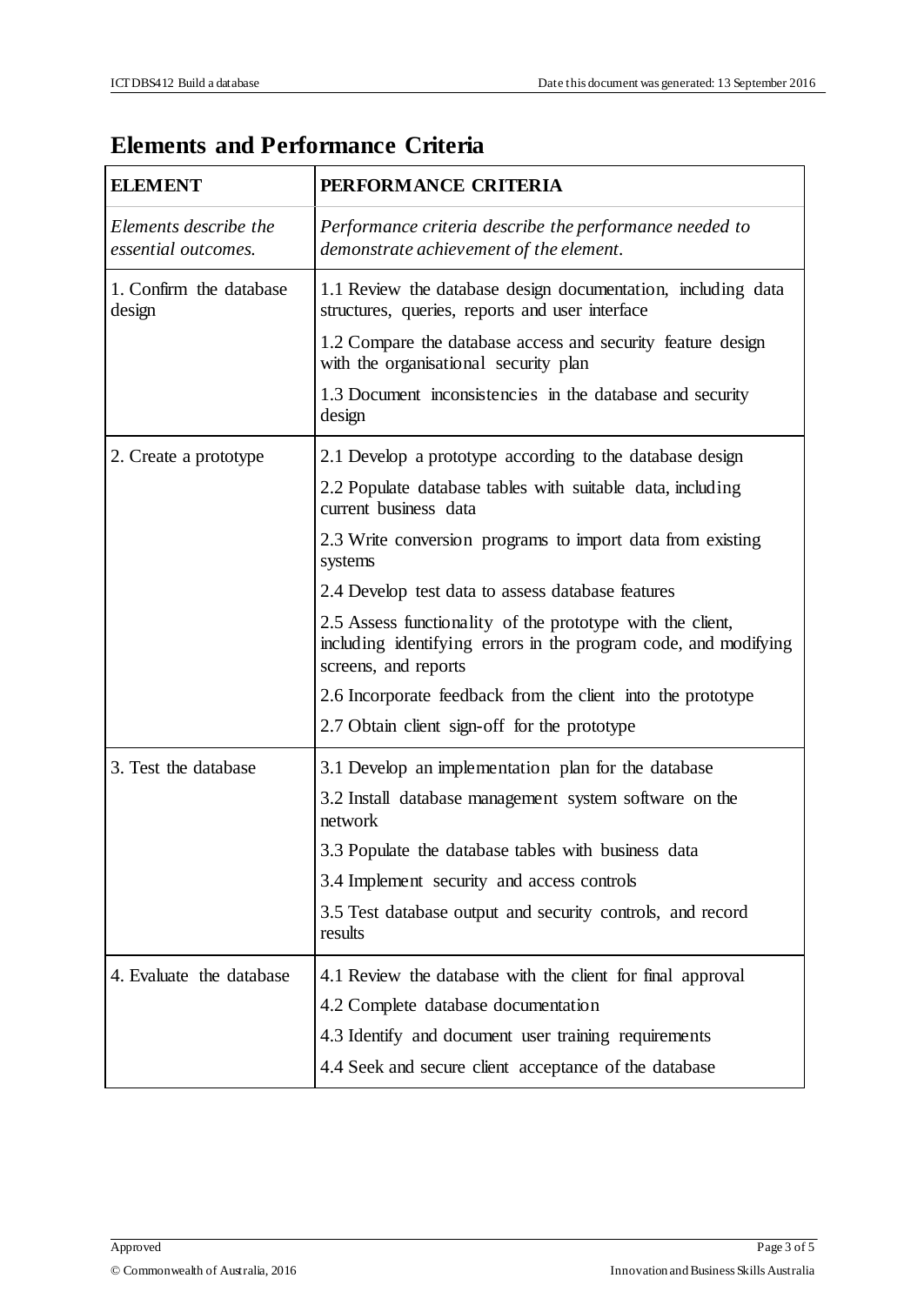## **Foundation Skills**

*This section describes language, literacy, numeracy and employment skills incorporated in the performance criteria that are required for competent performance.*

| <b>Skill</b>            | <b>Performance</b><br><b>Criteria</b> | <b>Description</b>                                                                                                                                                                                                                                                                                                                                                                                                                                                                                                                                                                                     |  |
|-------------------------|---------------------------------------|--------------------------------------------------------------------------------------------------------------------------------------------------------------------------------------------------------------------------------------------------------------------------------------------------------------------------------------------------------------------------------------------------------------------------------------------------------------------------------------------------------------------------------------------------------------------------------------------------------|--|
| Reading                 | $1.1 - 1.3, 2.5, 2.6,$<br>4.1, 4.3    | Analyses and interprets textual information in order<br>$\bullet$<br>to establish client system requirements and establish<br>design inconsistencies                                                                                                                                                                                                                                                                                                                                                                                                                                                   |  |
| Writing                 | 1.3, 2.3, 2.7,<br>3.1, 3.5, 4.2       | Uses appropriate technical terminology in recording<br>$\bullet$<br>test results and discrepancies<br>Produces reports and documentation that are cohesive<br>$\bullet$<br>and well-structured, in order to convey detailed and<br>accurate information, and instructions                                                                                                                                                                                                                                                                                                                              |  |
| Oral<br>Communication   | $1.1, 2.5 - 2.7, 4.1,$<br>4.3, 4.4    | Uses active listening, questioning and summarising<br>skills to establish client requirements, training needs<br>and when seeking product or stage approval                                                                                                                                                                                                                                                                                                                                                                                                                                            |  |
| Interact with<br>others | 4.4                                   | Recognises and applies the protocols governing what<br>to communicate, with whom, and how                                                                                                                                                                                                                                                                                                                                                                                                                                                                                                              |  |
| Get the work<br>done    | All                                   | Sequences and schedules complex activities,<br>$\bullet$<br>monitors implementation and manages relevant<br>communication<br>Uses a formal decision-making process, setting or<br>$\bullet$<br>clarifying goals, gathering information, and<br>identifying and evaluating several choices, against a<br>limited set of criteria<br>Uses analytical processes to decide on a course of<br>action, establishing criteria for deciding between<br>different options<br>Understands the key principles and concepts<br>$\bullet$<br>underpinning the design, and operation of digital<br>systems and tools |  |